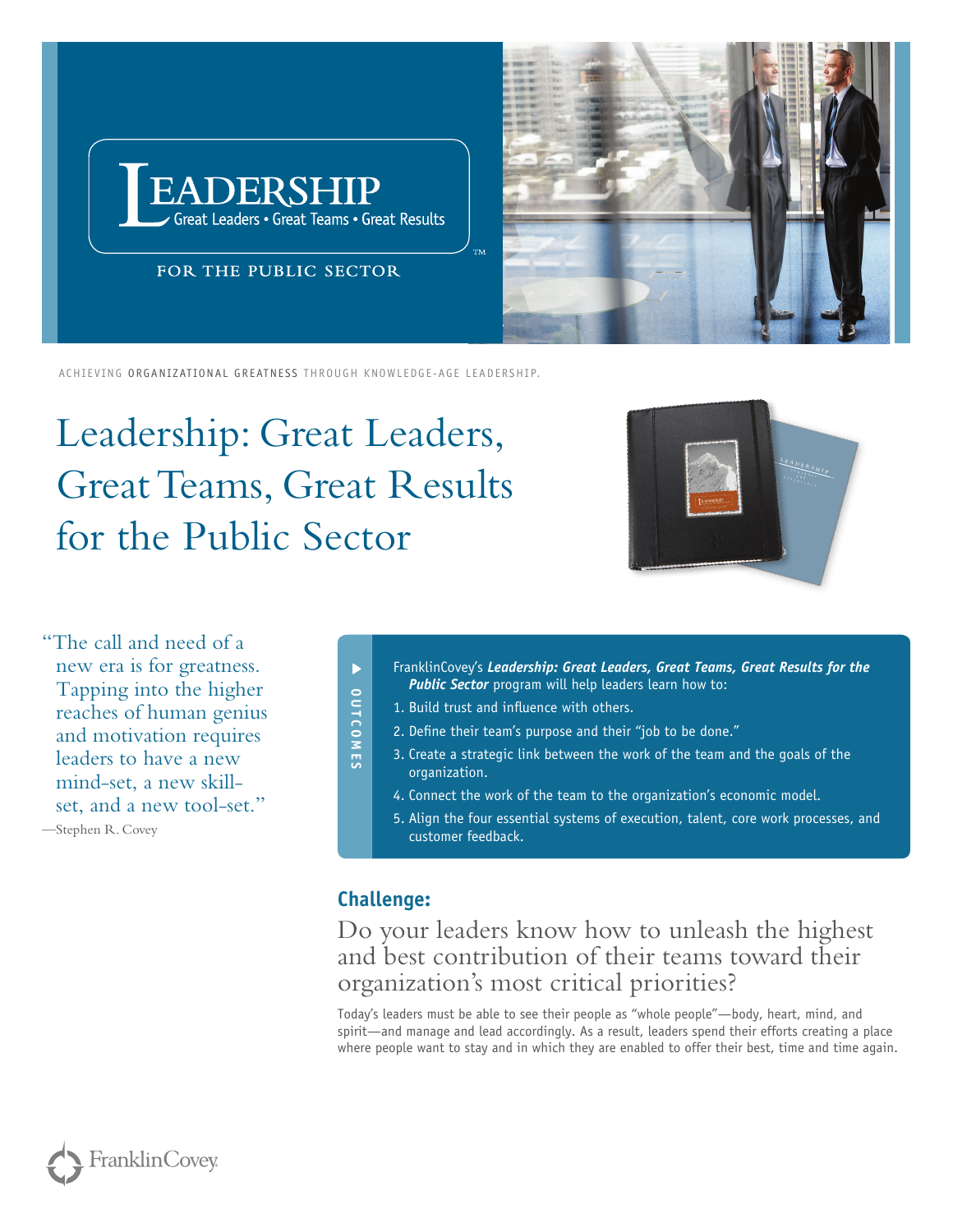#### **Today's Leadership Crisis**

The transition from the Industrial Age to the Knowledge Worker Age has resulted in four chronic problems faced by today's leaders. These include:

- **1. Trust in leaders at historic lows.** Just when the payoff for trust was never higher, we have wary customers, hesitant partners, a cynical public, and suspicious employees.
- **2. Strategic uncertainty.** Challenges that once took years to materialize now arise overnight; competitive advantages vanish, governments vie for capital and talent; and hyper-paced technological change means that someone on the other side of the world just turned your business on its head.
- **3. An ominous shortage of experienced leadership.** In some countries, throngs of leaders are retiring. And other rapidly-growing countries lack qualified leaders. The result? Inconsistent execution, weak decisions, missed opportunities, and unfulfilled employees.
- **4. The war for talent.** Just when the right idea can change an industry, knowledge and creativity are at a premium—and totally mobile. People no longer satisfied with just showing up want to make a difference. The best people hire their employers, not the other way around. And the contribution they can make is more motivating than their paycheck. **Solution:**





Leaders unleash talent and capability by carrying out the 4 Imperatives in a "whole person" way. They are sequential in that one builds upon another, and simultaneous—meaning that you must constantly pay attention to all four in order to sustain outstanding performance.

Great leaders can be defined as having these 4 Imperatives:

- **1 Imperative 1: Inspire Trust**—to build credibility as a leader, so that people will trust you with their highest efforts.
- **2 Imperative 2: Clarify Purpose**—to define a clear and compelling purpose that people will want to offer their best to achieve.
- **3 Imperative 3: Align Systems**—to create systems of success that support the purpose and goals of the organization, enable people to do their best work, operate independently of you, and endure overtime.
- **4 Imperative 4: Unleash Talent**—to develop a winning team, where people's unique talents are leveraged against clear performance expectations in a way that encourages responsibility and growth.

#### **Overcome today's challenges by tapping into the best thinking of well-known leadership experts such as:**

- Jack Welch (former head of GE)
- Ram Charan (*Execution: The Discipline of Getting Things Done*)
- Fred Reichheld (*The Ultimate Question*)
- Clayton Christensen (*The Innovator's Dilemna*)
- Stephen R. Covey (*The 7 Habits of Highly Effective People*)
- Stephen M. R. Covey (*The Speed of Trust*)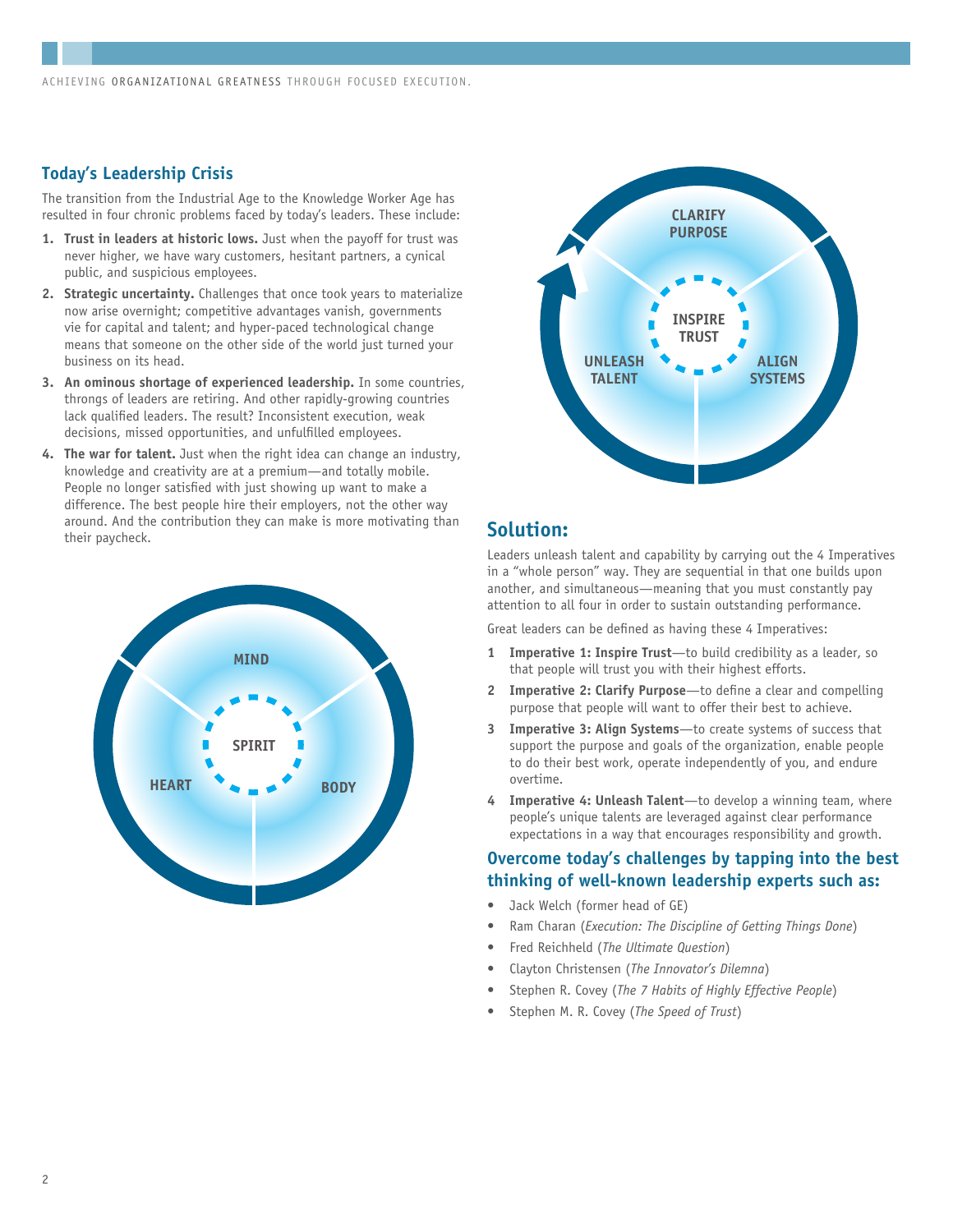## **Assessing and Implementing the Principles of Great Leadership**

More than just a training event, *Leadership: Great Leaders, Great Teams, Great Results for the Public Sector* takes a process-oriented approach to developing great leaders. The process, as outlined below, includes:

- Prework to help you prepare for the experience, including defining a personal leadership challenge or opportunity you want to focus on.
- A Leadership Quotient (LQ) assessment to measure your leadership capabilities against the 4 Imperatives of Great Leaders.
- A full set of electronic tools, videos, and other resources to help you implement what you have learned and achieve new levels of results when you return to your organization.
- • Exclusive access to online leadership tools, expert interviews, and other resources at www.leadershipcontract.com.
- A set of leadership books, including:
	- *The 8th Habit*, by Stephen R. Covey
	- *The Speed of Trust*, by Stephen M. R. Covey
	- *The Ultimate Question*, by Fred Reichheld
	- *What the CEO Wants You to Know*, by Ram Charan
	- *The Innovator's Dilemma*, by Clayton Christensen
- A follow-up Leadership Quotient assessment (six months after the program)



#### LEADERSHIP: GREAT LEADERS, GREAT TEAMS, GREAT RESULTS FOR THE PUBLIC SECTOR PROCESS

**Without leaders who can connect the efforts of their team to the critical objectives of the organization, no organization has ever become great. Put your leaders on the path to greatness today.**